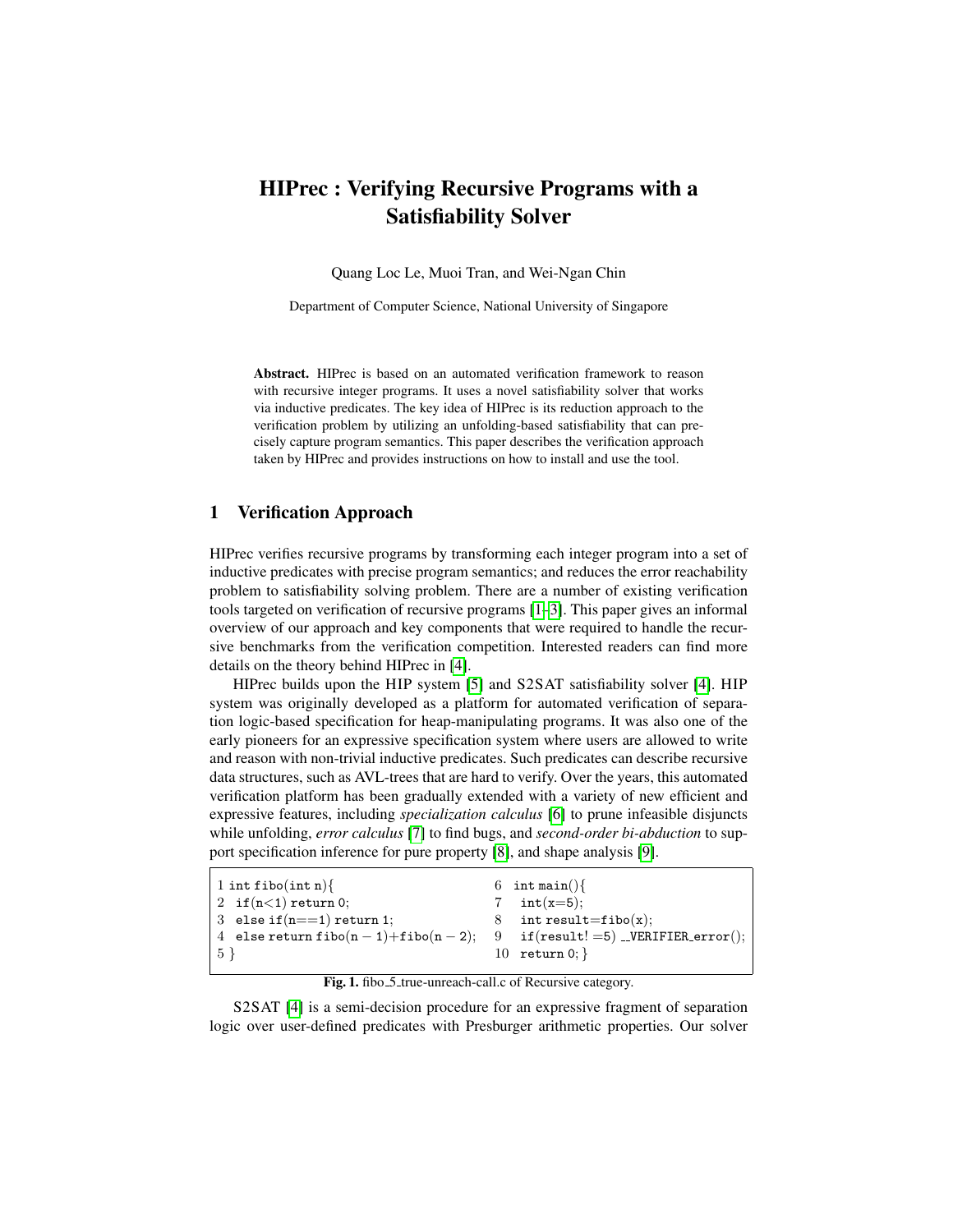combines model satisfaction and abstract interpretation. It iteratively refines disjunctive separation logic formulas via a *context-sensitive* unfolding mechanism. In each iteration, it searches for either one model (for satisfiable queries) or a proof of unsatisfiability on all disjuncts (for unsatisfiable queries). The unsatisfiability solving is realized by sound invariants from inductive predicates. These predicate invariants are inferred automatically and are particularly helpful for ensuring that algorithm terminates.

For illustration, we show how to employ HIPrec to verify those programs in Recursive category of the SV-COMP competition. In this category, a program is safe if error locations are unreachable. To verify it, each method  $m$  is first transformed into its equivalent recursive predicate  $m_v$ . The list of arguments of this predicate includes also a special res for output (if applicable) and another special parameter  $e$  to denote status of a program path ( $e=0$  for safety and  $e=1$  for error). Each program path in m corresponds to a disjunct in  $m_{\nu}$ . Let us illustrate further how we use the proposed satisfiability solver for verifying a fibonacci-like recursive program in Fig. [1.](#page-0-0) The methods fibo and main are transformed into predicates fibo\_v and main\_v, as follows.

```
pred fibo_v(n,res,e) \equiv emp\land n\leq 1 \landres=0\land e=0 \lor emp\land n\leq 1 \landres=1\land e=0\vee fibo_v(n-1,r<sub>1</sub>,e<sub>1</sub>)*fibo_v(n-2,r<sub>2</sub>,e<sub>2</sub>)\wedgee<sub>1</sub>=0\wedgee<sub>2</sub>=0\wedgeres=r<sub>1</sub>+r<sub>2</sub>\wedgee=0;
pred main_v(res,e) \equiv fibo_v(x,result,e<sub>1</sub>)\landx=5\lande<sub>1</sub>=0\landresult\neq5\lande=1
 \vee fibo_v(x,result,e<sub>1</sub>)\wedge x=5\wedge e_1=0\wedge \text{result}=5\wedge \text{res}=0\wedge e=0
```
We note that the first disjunct of main v predicate encodes the errors that are denoted by the presence of  $e=1$ . Safety of the program is reduced to solving the following query: main v( ,e)∧e=1. If S2SAT decides this query as *unsat*, then the error is unreachable. If S2SAT decides this query as *sat*, then the program is unsafe since the error is reachable. In the latter case, S2SAT returns counter-example from the satisfiable disjunct. From this counter-example, HIPrec symbolically traverses the input program to generate a witness. Interested readers may visit our HIPrec website to learn more about our approach for verifying safety of recursive programs.

## 2 Software Architecture

The system firstly transforms the C programs into a core language with the help of CIL [\[10\]](#page-2-8), before executing it symbolically via Hoare-style rules. Our symbolic execution engine generates a set of inductive predicates and verification conditions. Finally, these conditions are then passed to S2SAT. To decide on pure logic formulas S2SAT utilizes off-the-shelf provers, such as Z3 [\[11\]](#page-2-9) and Omega [\[12\]](#page-2-10). For finding closed-form approximation to recursive predicates, HIPrec employs an in-house developed disjunctive fix-point analyser, called FIXCALC.

#### 3 Strengths and Weaknesses of the Approach

The main strength of our tool is an expressive satisfiability solver, named S2SAT. This can decide formulas over separation logic with (both heap and non-heap) inductive predicates. It allows us to gradually evolve our verification system into larger fragment of recursive programs. Our weakness is that HIPrec is presently limited to recursive